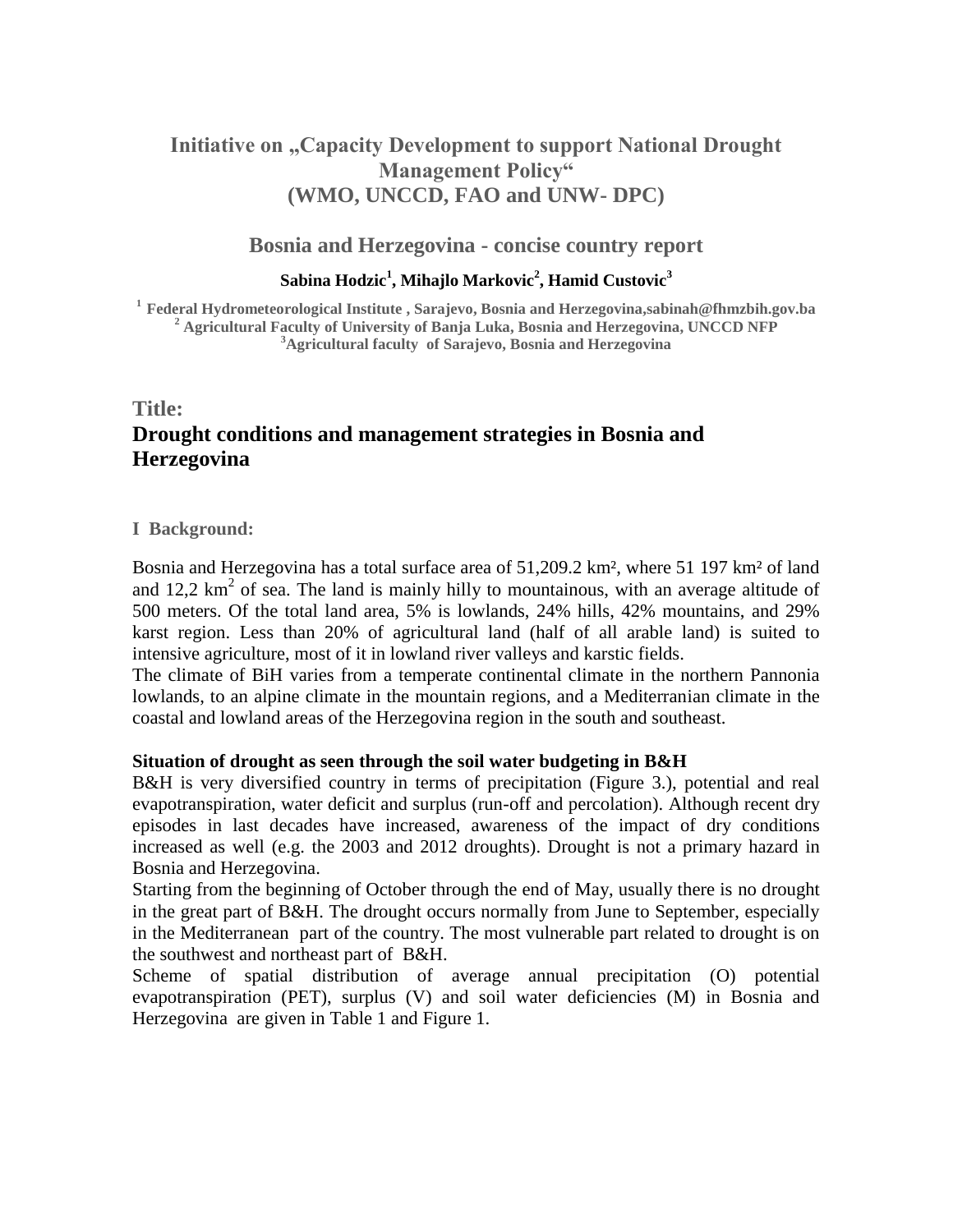| Hidrological                    | B&H     | South area | Central | North |
|---------------------------------|---------|------------|---------|-------|
| parametar                       | average |            | area    | area  |
| Precipitation(O)                | 1200    | 2000       | 1000    | 800   |
| Potential ET-<br><b>PET</b>     | 725     | 900        | 650     | 700   |
| <b>Real ET-RET</b>              | 600     | 600        | 600     | 600   |
| Water deficit<br>(M)            | 125     | 300        | 50      | 100   |
| Water surplus<br>V)             | 600     | 1400       | 400     | 200   |
| Drought<br>coefficient<br>P/PET | 1.65    | 2.22       | 1.54    | 1.14  |
| Outflow<br>coefficient S/P      | 0.50    | 0.70       | 0.40    | 0.20  |

Table 1. Main components of the water balance (in mm):

Drought in easteren part of B&H,2012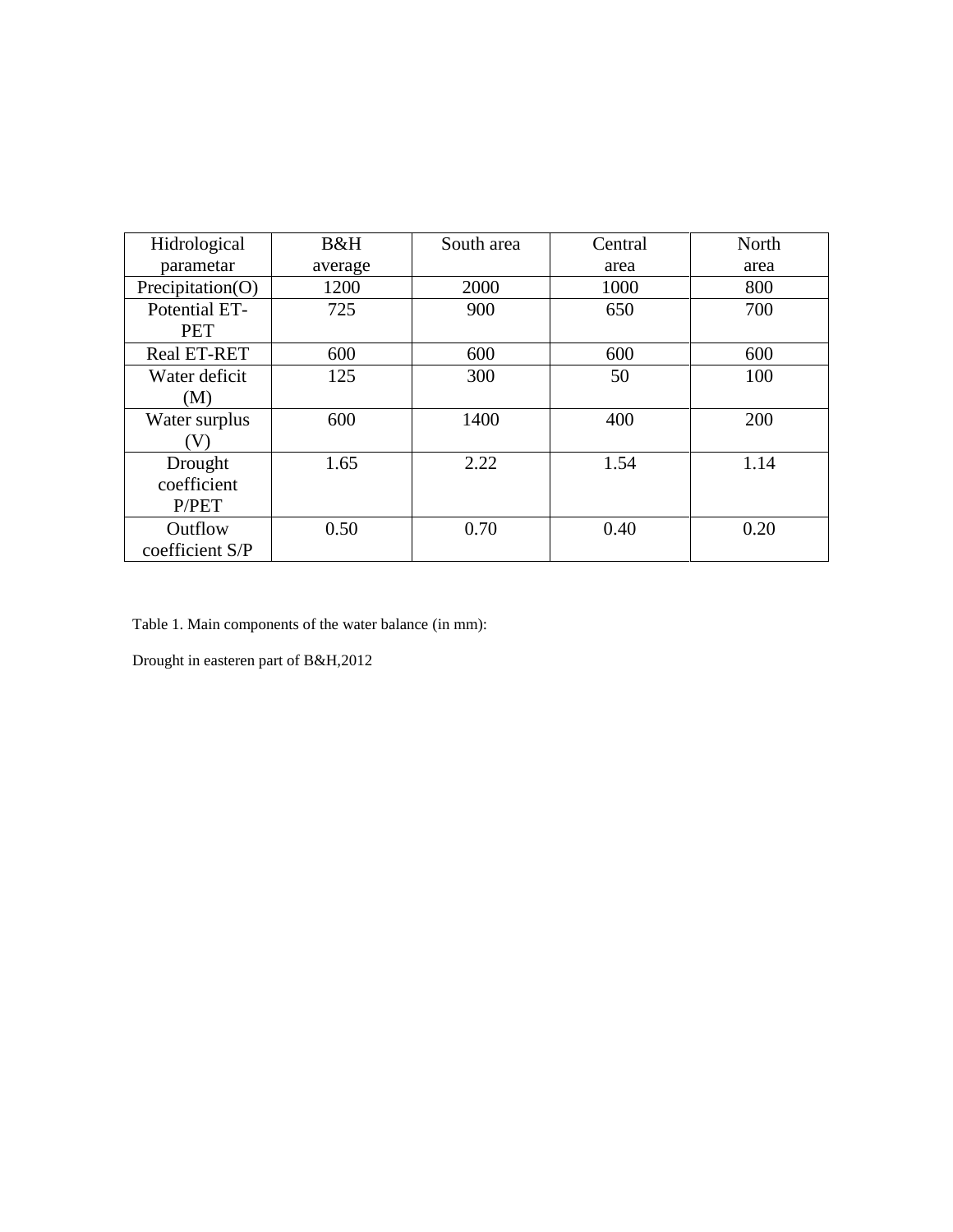

Figure 1. Scheme of spatial distribution of average annual precipitation (O) potential evapotranspiration (PET), surplus (V) and soil water deficiencies (M) in Bosnia and Herzegovina

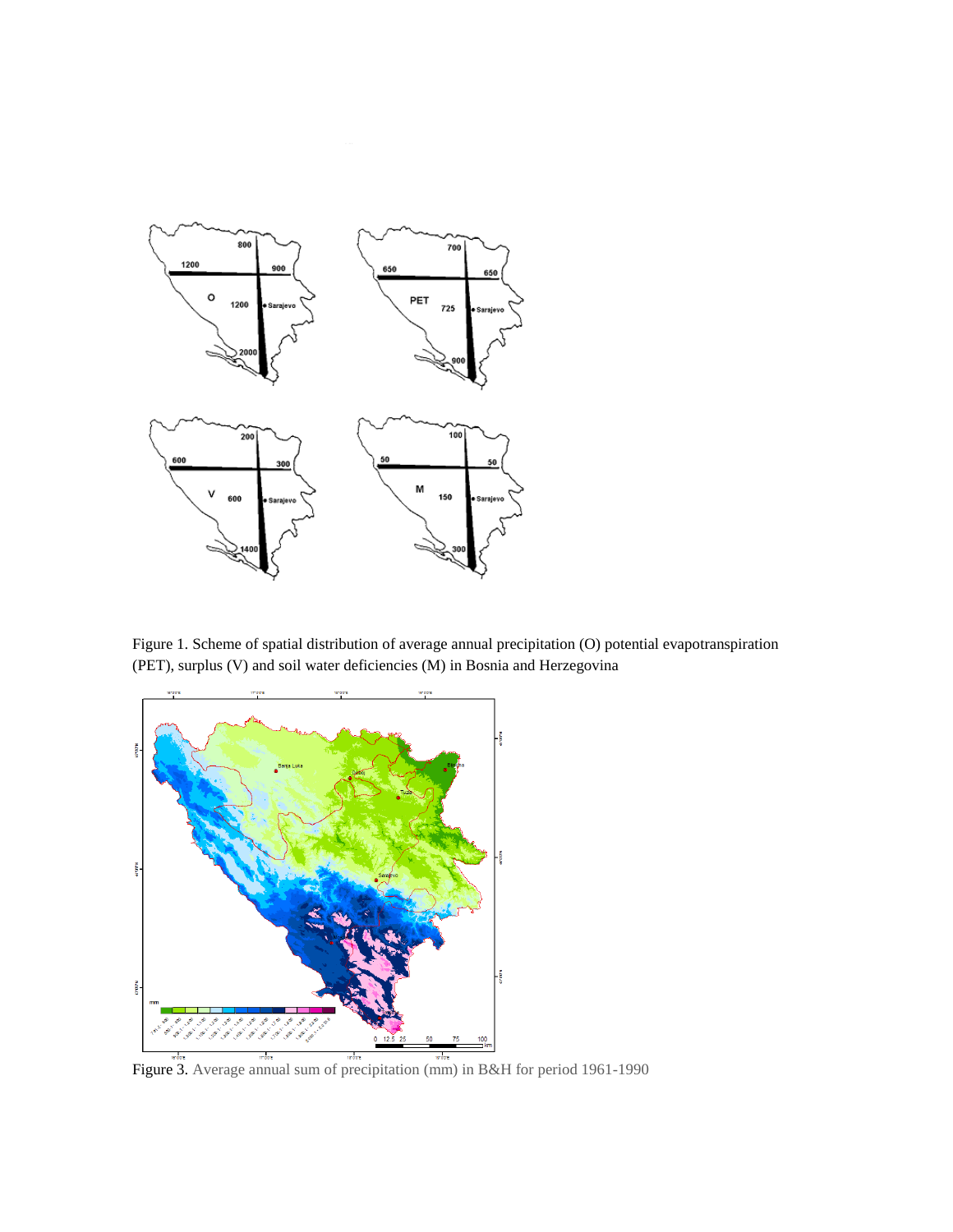The severity of extreme events like drought, heat waves, forest fires and floods in Bosnia and Herzegovina has intensified over the last few decades, and climate projection predicted that the dramatic consequences of climate change are going to intensify in the coming decades. Climate change scenarios show significant decrease of precipitation in the region, especially during the summer season, which could lead to an increase of drought occurrence/frequency, intensity, and impacts.The increasing frequency and magnitude of droughts in recent decades in the agricultural and water management sector emphasize the need for assigning an urgent priority to addressing the issue of droughts. During the last decades in Bosnia and Herzegovina there were several drought years (2000, 2003, 2007, 2011, 2012):

- $\checkmark$  In August 2000, Bosnia and Herzegovina suffered from the worst drought in 120 years; about 60% of agricultural production was affected which resulted extremly food deficiency.
- $\checkmark$  "In summer 2003. godine more communities in B&H was hit by fourmonth drought which caused arround 200 million euro damages in agriculture and affected 200.000 people "
- $\checkmark$  In summer 2007. Extreme hight temperatures and drought destroyed more than 40% agricultural production and caused forest fires which affected about 250 ha
- $\checkmark$  Also in 2012 we had prolonged drought period which caused damages from 1 bilion USD in agricultural production and 70% reduced grains and vegetable yealds. Reduced energy production from power plant for 25 %.

#### **II Drought monitoring and early warning system**

Drought monitoring in Bosnia and Herzegovina are carried out by two Hydrometeorological Servises in two entities: Federal Hydrometeorological Institute in Sarajevo (FHMI) and Republic of Srpska Hydrometeorological Institute in Banja Luka (RSHMI). Roles and responsibilities of the NHMSs in Bosnia and Herzegovina related to drought includes systematic observation and monitoring of hydrometeorological parameters; providing and publishing information, forecasts, products and services related to the weather, climate and water, provision of quality-assured historical and real-time hazard data; the derivation of drought-relevant parameters, indices and indicators routinely collected data, and their comparison with past and expected values.

Currently FHMI and RSHMI have their own separate meteorological and hydrological measurements, with the objective to monitor on entity level only (Figure 3)

Data (precipitation and temperature) are collected from the entities hydro-meteorological network that belong to Hydrometeorological services in Bosnia and Herzegovina and from another network of stations that belong to the Water Agencies. Regarding droughts, HMS's analyzes extreme weather conditions and produces drought maps, depending on user requirements, or for specific projects. Drought maps is based on calculations of SPI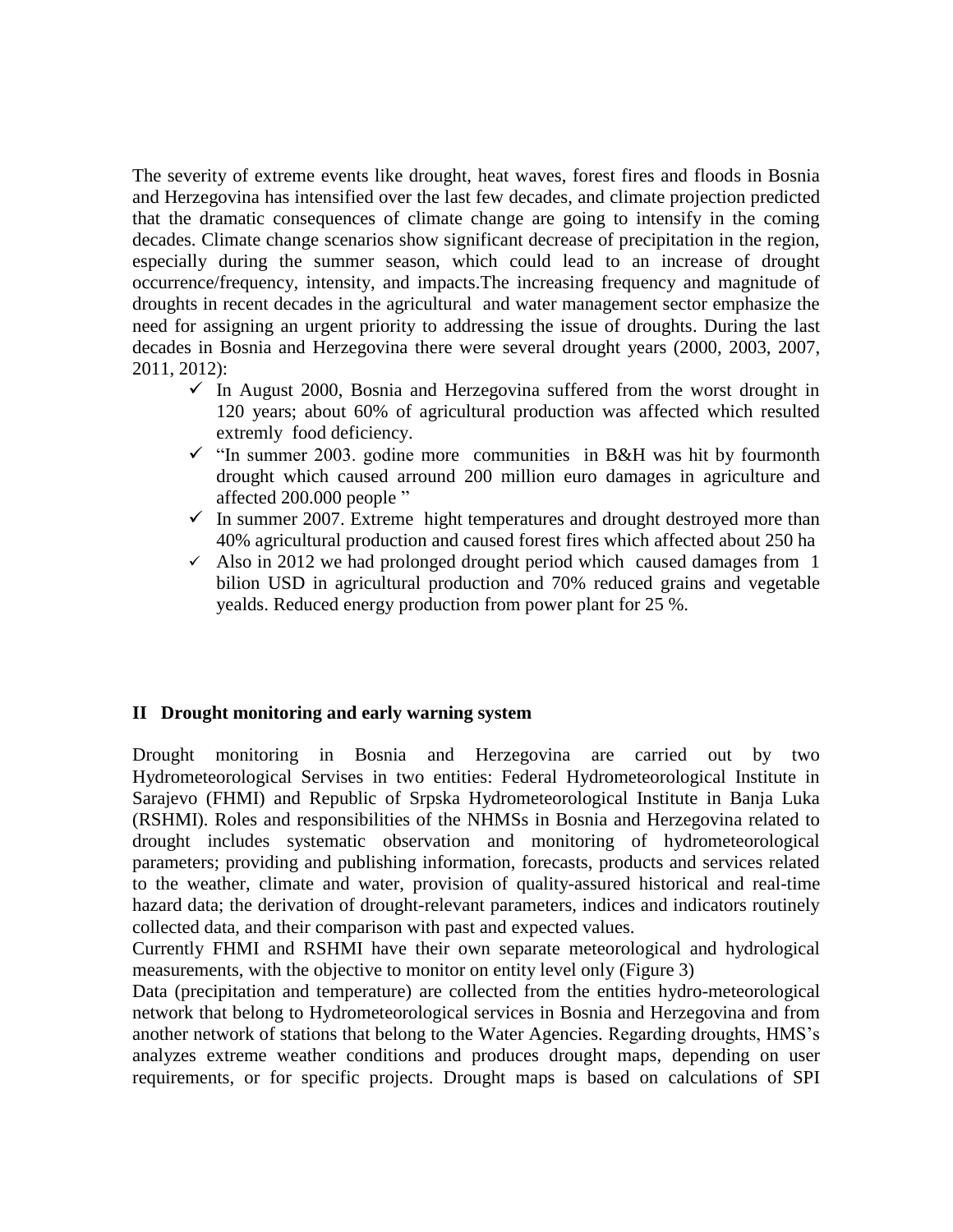(Standardized Precipitation Index) on monthly basis. Also PDSI index should become operational in the near future.

Drought indices have not officially been linked to drought impacts, whereas the different severity levels are given in Table 2.

| Drought severity index | <b>SPI</b>     | <b>PDSI</b>    |
|------------------------|----------------|----------------|
| Normal                 | $0,49 < -0,49$ | $0,49 < -0,49$ |
| Dry                    | $-0.5<0.99$    | $-0.5< -1.99$  |
| Moderate               | $-1 < -1,49$   | $-2 < -2.99$   |
| Severe                 | $-1,5<-1,99$   | $-3 < -3.99$   |
| Extreme                | $\leq -2$      | ⊂ -4           |

**Table 2.** Definition of drought severity levels



Figure 3. Network of meteorological stations in B&H

Operative procedures within monitoring of drought conditions carried out by the Department for Agrometeorology. There is great number of drought indices in operational use. HMS's uses the following agroclimatic drought indices: Standardized precipitation index (SPI), Palmer drought severity index (PDSI), De-Martonne aridity index, Seljaninov's index; Precipitation quantity expressed in the percentage of long-term average for month, season and vegetation period, effective precipitation, etc.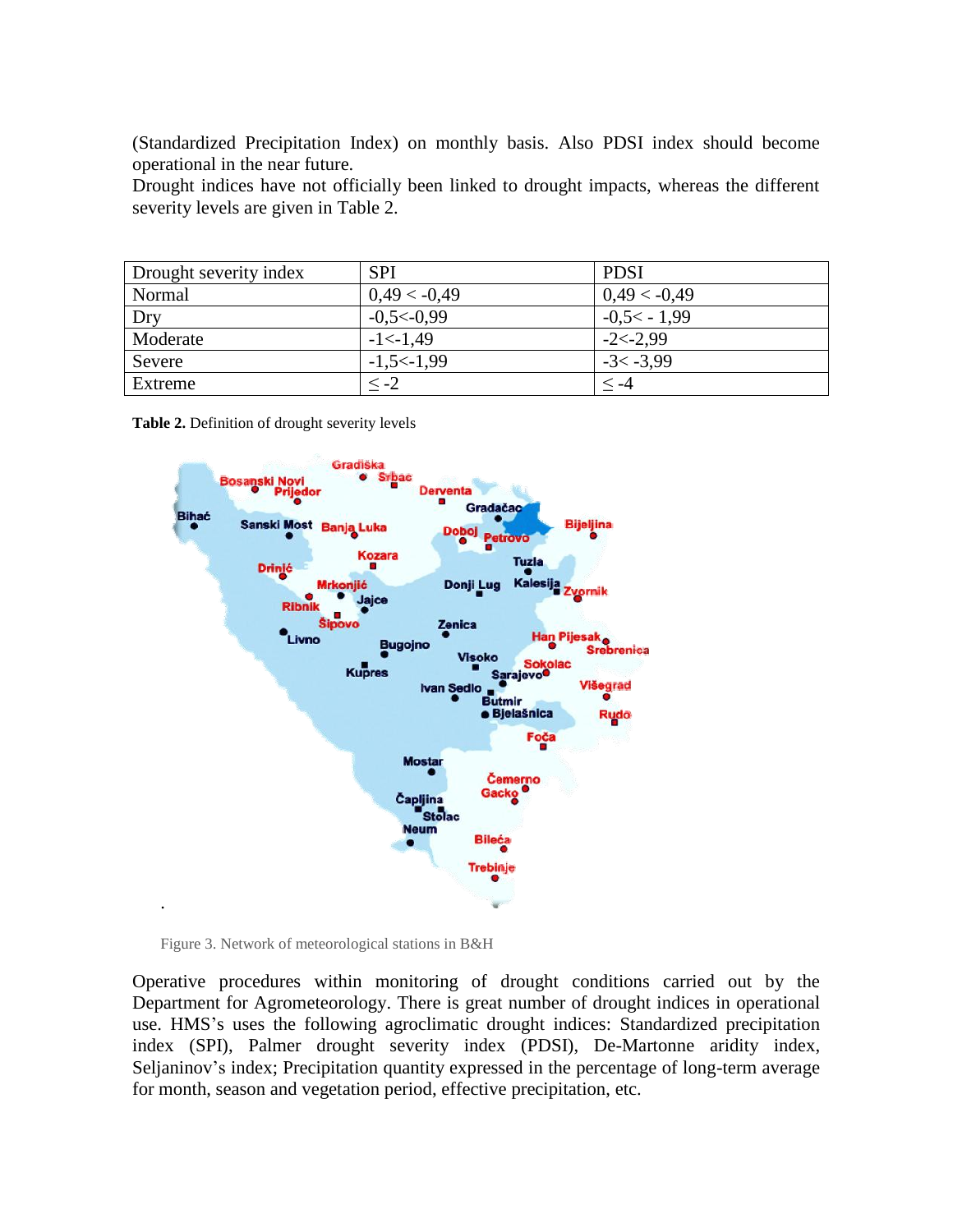We do not have early warning system for drought at national level. Operational meteorological products provided by HMSs are mainly disseminated through regularly issued bulletins such as daily forecasts and informations on special events and warnings. Departments for agrometeorology prepare analysis and calculate drought agro-climatic indices and provide weekly agro-meteorological forecasts and warnings for the needs of farmers and other users.

These information are issued on regular basis and diffused through agrometeorological bulletins via Internet and radio stations. The main customers include Government institutions such as Ministries for Agriculture, Water Management and Forestry, manufacturing companies, scientific institutions, Disaster management department, the Media, farming community and other users-free of charge. Other information are provided by bulletins, web pages, e-mail. Users are coming from economic sectors: Ministry for Agriculture, Water management and Forestry at entity and other levels, Civil Protection, Ministry of Security at national level, Directorate for civil protection, Operational center 112, Cantonal Operations centers, Transportation, Energy, Recreation and tourism, Environment/ecosystems, Health.

Below maps for drought period in 2003 have been done, for May, June, July and August 2003, where we can see begining of drought and most affected parts of our country (Figure 4).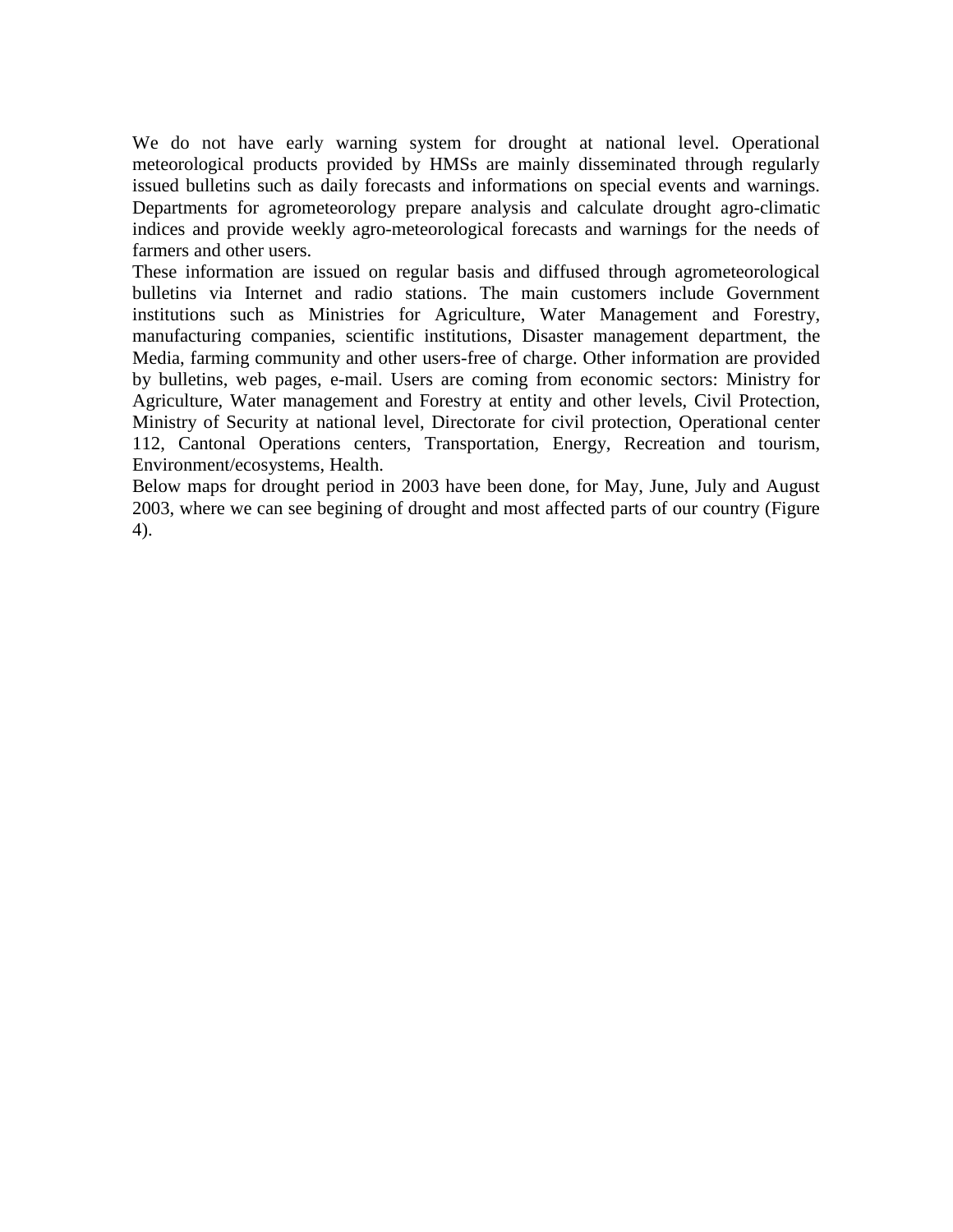Figure 4. SPI 1 for May, June, July ,August 2003

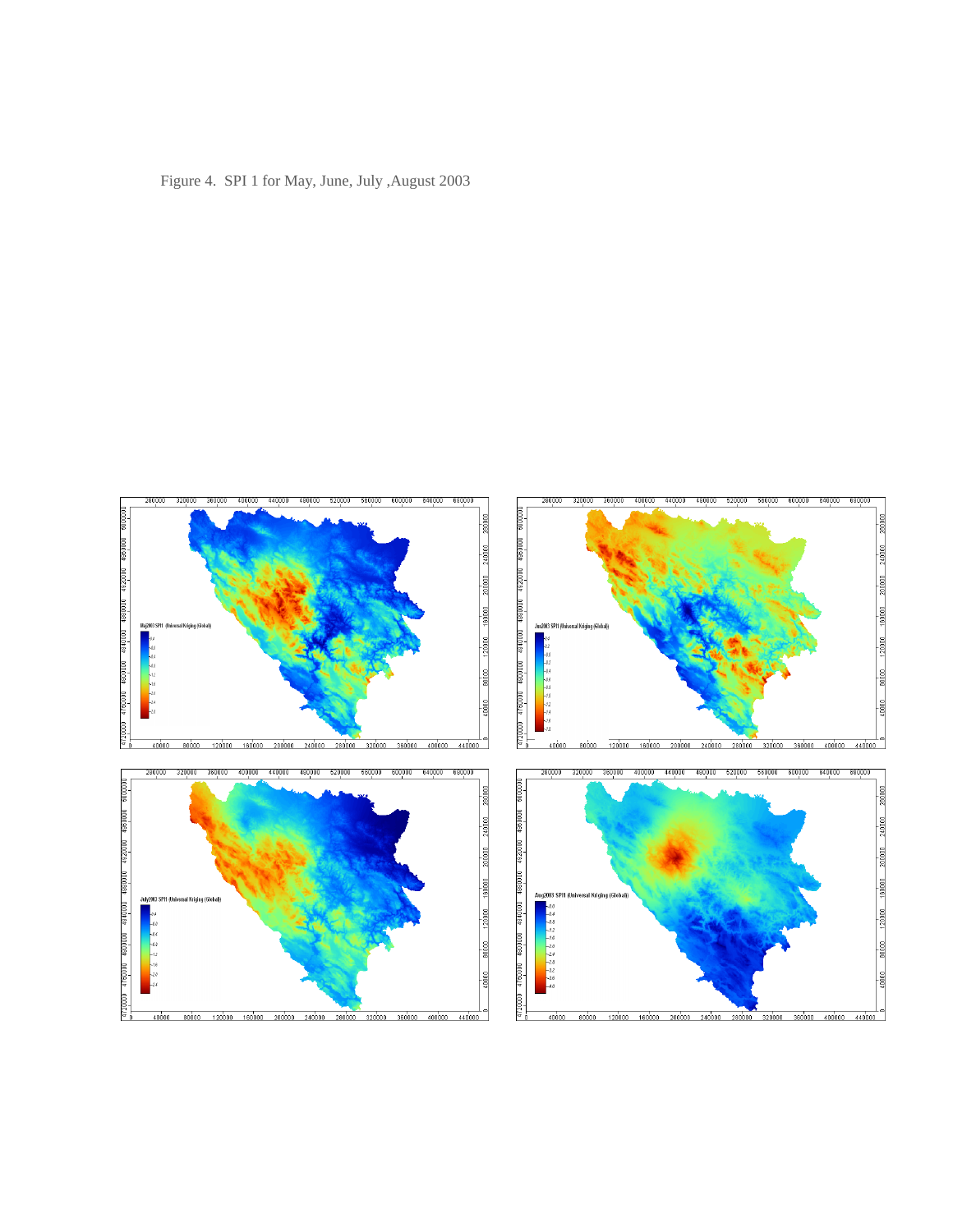

Figure 5. SPI on six months time scale for Mostar (1961-2012)

#### **III Vulnerability assessment**

The impact of drought, whether economic, environmental or social are greather than those from any natural hazard. Agriculture, forestry and fisheries depend heavily on water and any losses in crop yelds or livestock production, or increase in insect infestations, wind erosion or forest fires through drought will be a fatal for the economy.

The environment is great risk from drought. Plants, animals and their habitats and air and water quality are all affected. Also, there is often a loss of biodiversity. For consequence, land becomes degraded by different causes and soil erodes, sometimes permanently.

When a drought begins, the agricultural sector is usually the first affected because of its heavy dependence on stored soil water. Soil water can be rapidly depleted during extended dry periods. If precipitation deficiencies continue, sectors dependent on other sources of water will begin to feel the effects of the shortage, too.

Sectors relying on surface water (i.e. reservoirs and lakes) and subsurface water (i.e. groundwater) are usually the last affected. A short-term drought that persists from 3 to 6 months may have little impact on these sectors, depending on the characteristics of the hydrologic system and water use requirements. The incidence of forest and range fires substantially augments during extended droughts, which in turn places both human and wildlife populations at higher levels of risk.

Vulnerable groups of the society: small farmers, young, women. Social impacts mainly involve public safety, health, conflicts between water users, reduced quality of life.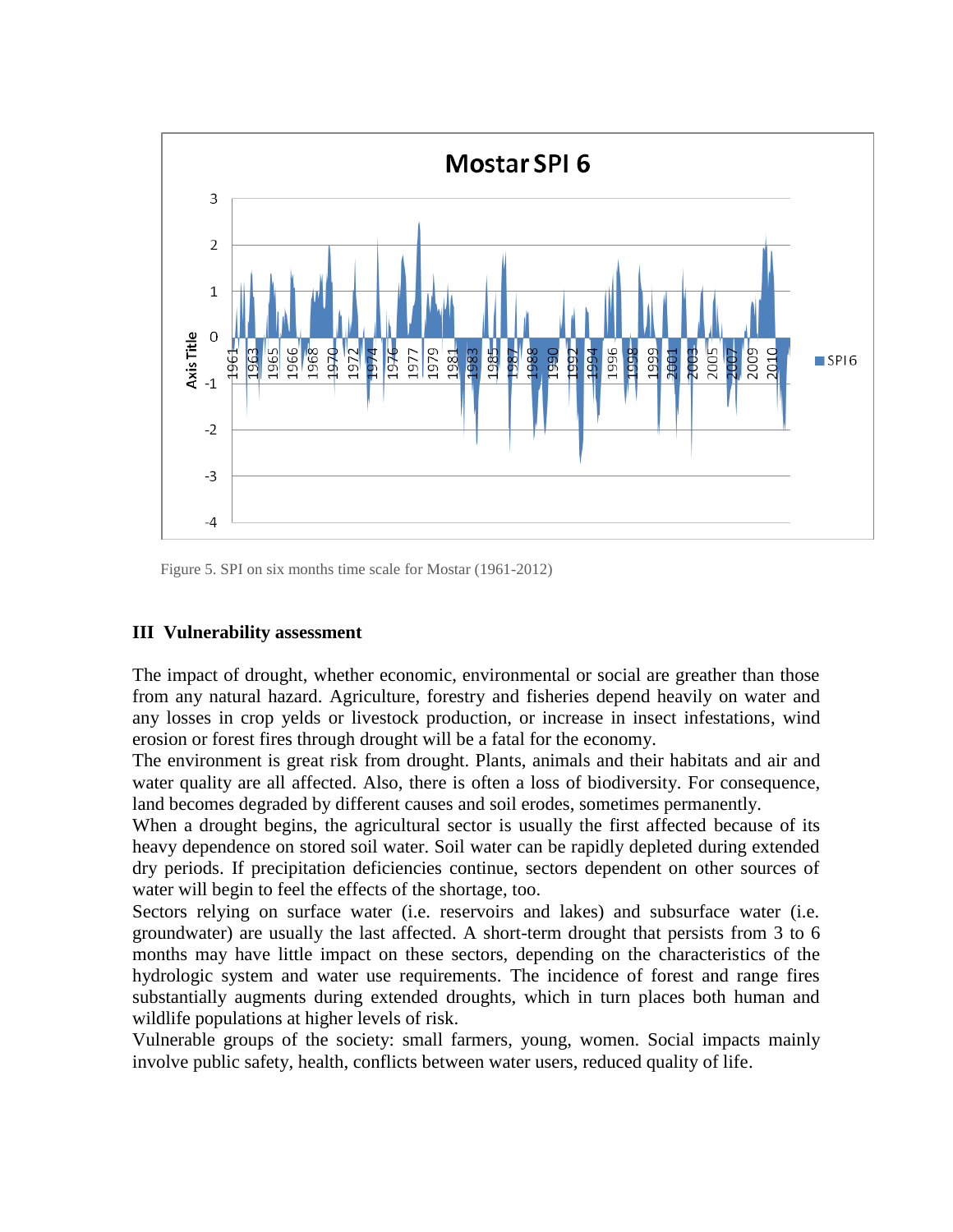#### **IV Emergency relief and drought response**

Governmental organizations have responded by providing relief to those most affected. Under the Article 10 of the provision of the UNCCD, Bosnia and Herzegovina is preparing National Action Programmes (NAPs) to, among others, identify the factors contributing to and practical measures necessary to combating desertification and land degradation, and mitigate the effects of drought. In this framework, NAPs should enhance national climatological, meteorological and hydrological capabilities and the means to provide a drought early warning system. This includes strengthening drought preparedness and management at local, sub-regional, regional, entity and national levels and incorporating long-term strategies to mitigate the effects of drought, in line with national policies for sustainable development. Strategically, country should come with recommendations for drought related policies and legislation to facilitate the implementation of the NAPs, in particular at national drought mitigation strategies and contingency plans.

#### **V Practices to alleviate drought impacts**

It is critically important, as the first step in this process, to determine the scientific, operational and institutional capacity that exists at the national and entity levels. Institutions at national and entity levels will provide leadership for the identification of specialized seminars, workshops, and conferences to build institutional capacity in the country on a risk-based approach for drought management. Drought expert from Federal Hydrometeorological Institute in Sarajevo was seconded to DMCSEE for the period of three month in the framework of the Regional Programme in Disaster Risk Reduction in South Eastern Europe. Topics that had been successfully implemented were: drought index calculation, treatment of data series, mapping (including use of GIS tools) and use of irrigation scheduling software for drought analysis. Bosnia and Hercegovina still needs more training in drought vulnerability assessment and remote sensing techniques for drought monitoring management, mitigation strategies, planning and policy. Training activities must also be conducted for end users to help them understand drought management tools and to solicit their input on tools and methodology development from the outset. The development of decision-support tools must be viewed as an end-to-end-to end process, incorporating user needs, expectations, and feedback at all stages.

**VI The needs for knowledge and skills on drought management**

Improved Operational Services:

- a.) To establish drought early warning systems on national and entity levels;
- b.) To upgrade and modernize the hydro-meteorological observation network, data management and forecasting system and to provide sustainable organisational, human and technical resources to maintain and operate it;
- c.) To train drought vulnerability and risk assessment;
- d.) To enhance cooperation and networking between hydro-meteorological sector and different stakeholders and end-users of hydmet data, services and early warnings;